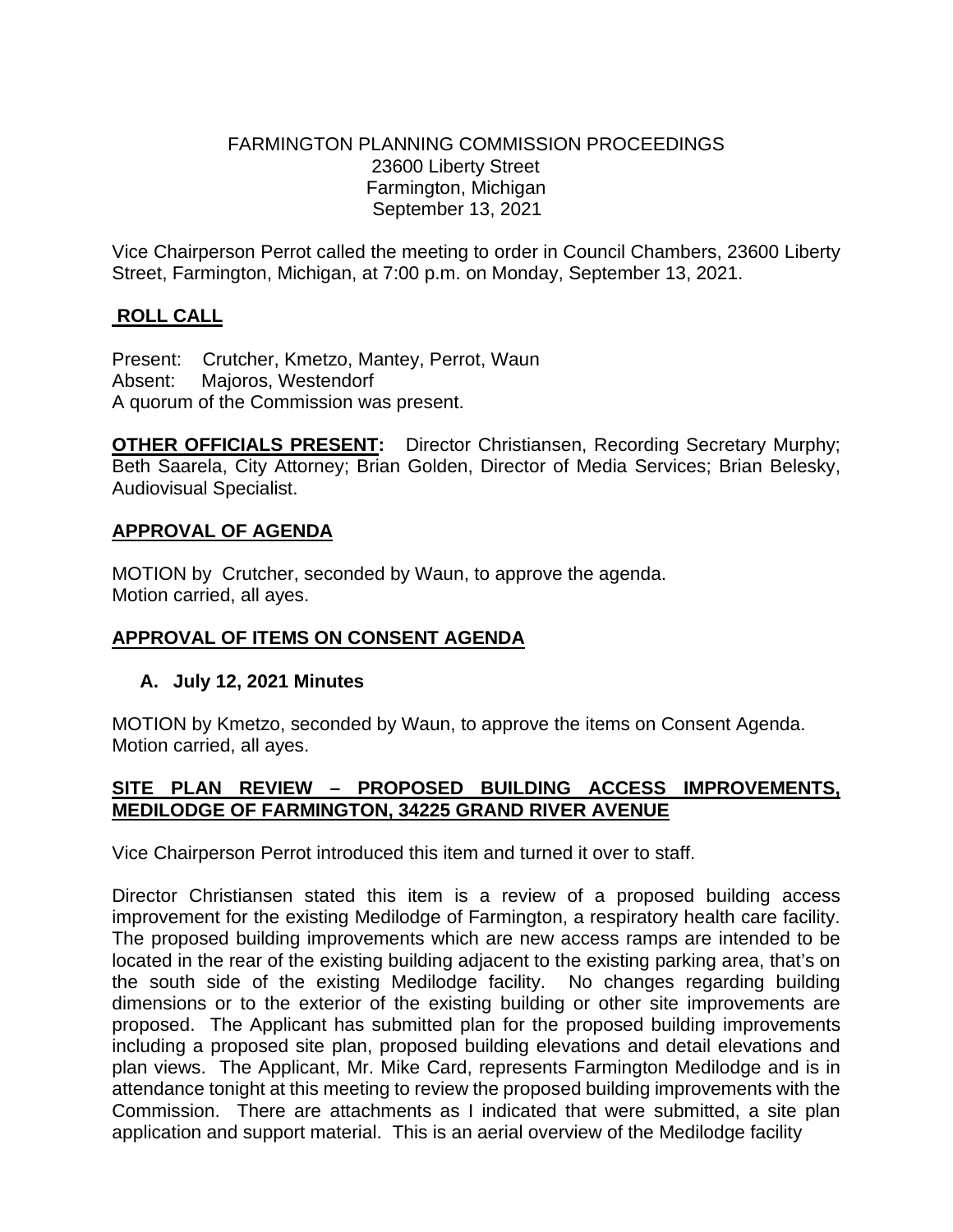located on Grand River at the southeast corner of Grand River and Gill Road. The Medilodge facility has been here at this location since about 1965 is the time period it was originally constructed. There have been improvements to the facility and to the site over time. You might recall that the last improvement was I think about 2008 when the respiratory equipment, the outside containers, the oxygen tanks, the enclosures and some other types of improvements were added to this facility. Also, over time general repair and maintenance has taken place; I think there was a roof repair, a new roof that was done probably about two years ago. So, over time there have been upgrades and improvements, the facility has been well maintained, it continues to operate at a very high level here in the City of Farmington. At this time what is being proposed are upgrades to the access locations on the south side of the building, it's really kind of a horseshoe shaped building and there's two access points, one at either end. And what is intended is the stairs, there's a couple risers or stairs to a door that goes into the building; those are intended to be removed and two new ramps will be provided. Looking here at this photograph if you see the horseshoe here up on the screen, if you look to the ends of the horseshoe, that would be to the south end of the bottom of the building, on each end you can almost see the two door locations on here, that's where those two site improvements are proposed. Because these are physical improvements to the building and to the site, a site plan review and approval is required. We go ahead and take a look, this is the site plan application for Medilodge that was submitted by the Applicant, again, Mr. Card is here this evening representing the Medilodge facility in their proposal. This is the site plan that has been submitted, the aerial photo, the building, the access points, Grand River, Pickett, Gill Road, and the surrounding support facilities, parking. You can see those oxygen storage tanks that I mentioned that we approved back in 2008, that's located on the southeast corner of the site. There's a demolition plan that's submitted, so what's intended is to remove those stairs and construct the two new ramps; additional site plan information, floor plan, and you can see the two new ramps here located on this plan. Detailed cross sections for the ramp, the ramp view, it's ADA compliant. I'll let Mr. Card here introduce himself and give you an overview and explain the purpose and the need. And again, improvements to these types of facilities because they're physical elements they're outside, they're associated with the building to include site plan approval by the Planning Commission.

Vice Chairperson Perrot invited the Petitioner to the podium. Mike Card, Medilodge representative, came to the podium. He stated Medilodge has always been very active in upgrading its facilities, in this case it's a little bit strange. We have an annual inspection at the State level for safety. The building was built with current Code and the steps there meet current Code but the State has asked us to put in handicap ramps. So in order to really get a long and play in the sandbox with the State, we try to, when it's affordable, follow suit to satisfy them and not give too much pushback; that's what has driven this design. Otherwise the building has full ADA Code compliant ingress/egress, but this is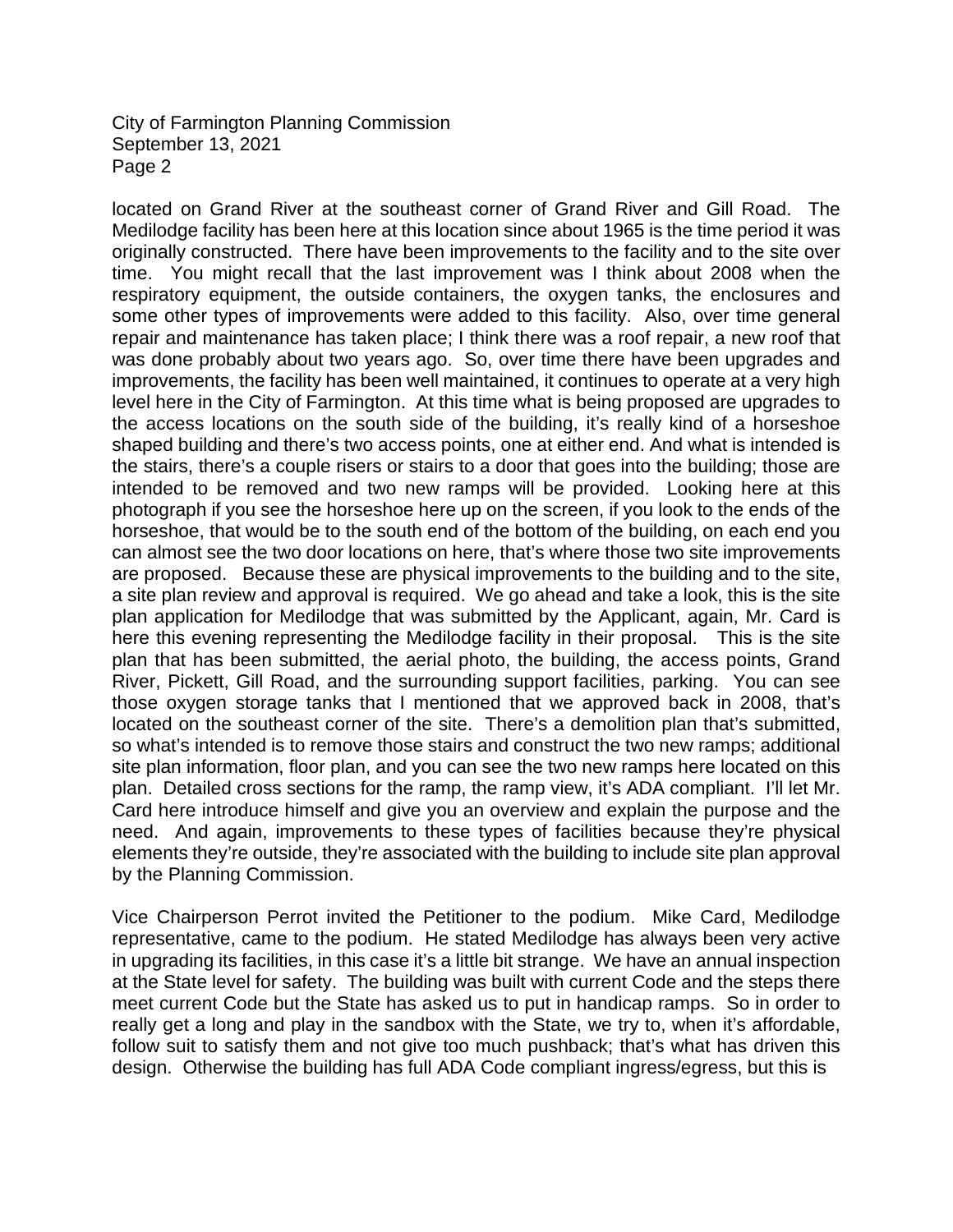really just a State survey result, that they're actually asking for more than is necessary, it's a two-story building, when we're under fire we have no elevators, we have to evacuate the building down stairs regardless, they're just having a great issue of too much steps to those doors, so we're willing to just put in the ramps and make that problem go away. The ramps do come into the existing parking lot ever so slight; traffic with the handrail, we can work that out, because this way we're on the service drive but there's sufficient space there so we're hoping with your review and I hope with approval we can move ahead on this.

Commissioner Crutcher asked if they are reconfiguring some of the parking spaces and Card replied we're putting them on a larger angle because it's a little tight, all of those parking spaces are 90 degree turns so we're putting it on an angle so it's easier to get in and out of there.

Crutcher said it looks like you're losing three spaces but if you take out two next to the pinch point that may work instead of three and Card replied we're trying not to lose that parking because our land space is limited and pre-Covid we fill the parking lot up.

Crutcher said if you just take out the two spaces across the pinch point, instead of three, and Card replied that's something I can definitely look at.

Director Christiansen stated that is certainly a very important point and we had that dialogue that you must always be mindful that parking is at a premium no matter where it is at in our community and certainly on private property as well. I know and am very well familiar with the day to day activities on site here, so we'll certainly work with the Petitioner on that, we don't want to lose any spaces and if there's a better way to facilitate that within the existing site, we'll certainly work with Mr. Card and Medilodge to achieve that.

Crutcher stated when he goes by there he sees people sitting on the sidewalk and if you take the two spots you can make a little sitting area back there.

Perrot thanked the Petitioner and called for a motion.

MOTION by Kmetzo, supported by Crutcher, to approve the access improvements for the Medilodge of Farmington building located at 34225 Grand River Avenue; that the proposed building improvements with the new access ramps will be located in the rear of the existing building adjacent to the parking area. Motion carried, all ayes.

### **REVISED PROPOSED ZONING ORDINANCE TEXT AMENDMENT: PERMANENT OUTDOOR SEATING ENCLOSURES**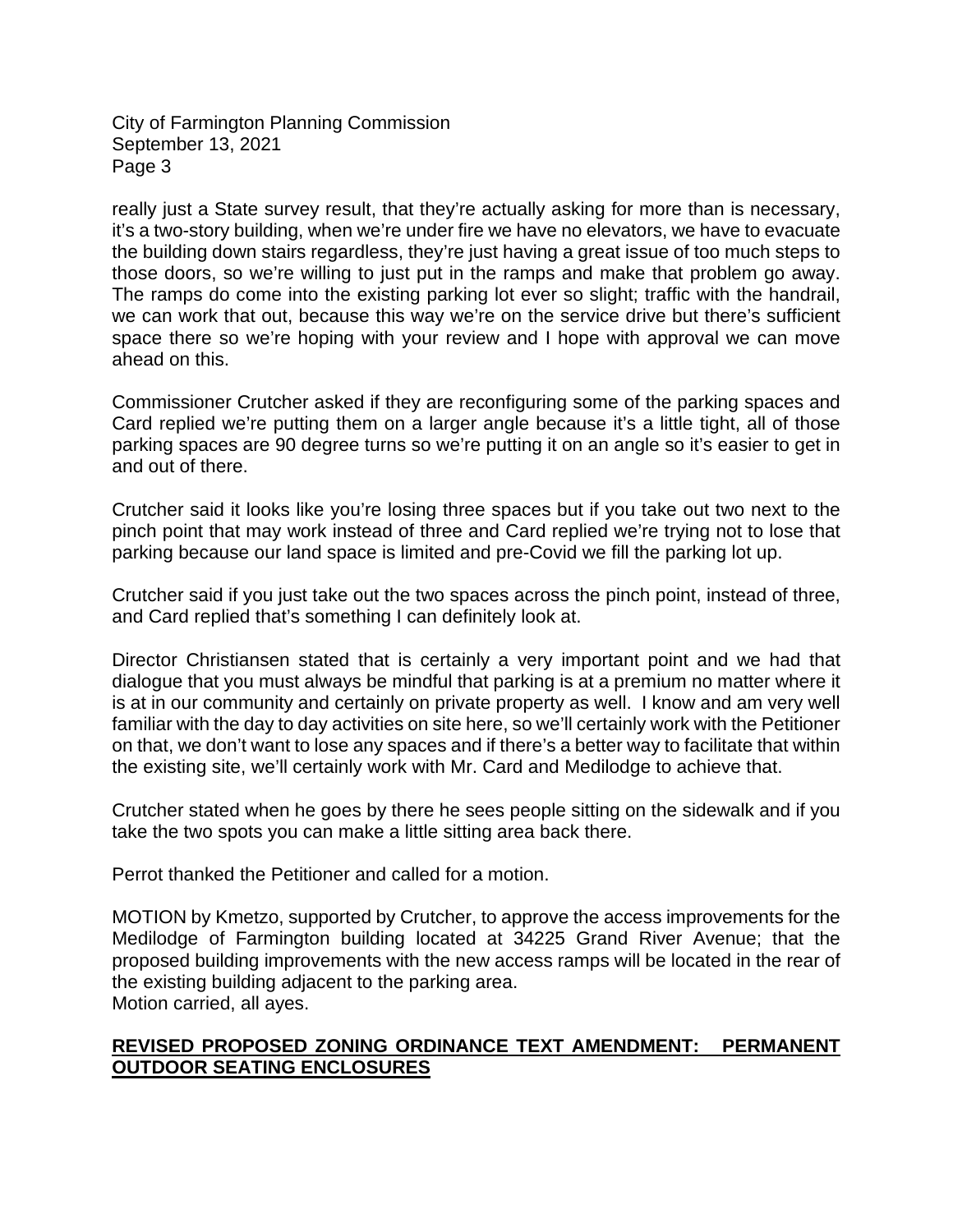Vice Chairperson Perrot introduced this item and turned it over to staff.

Director Christiansen stated this item is a review and consideration of a revised proposed zoning ordinance text amendment regarding permanent outdoor seating enclosures. The proposed amendment would amend Chapter 35, Zoning, Article 7, CBD, Central Business District, C-2, Community Commercial District, C-3, General Commercial District and RO, Redevelopment Overlay District. Section 35-102, Table of Uses, and the requirements of the accessory outdoor seating provision, to allow permanent outdoor seating enclosures. At their April 22<sup>nd</sup>, 2021 meeting, the Downtown Development Authority Design Committee reviewed the proposed Zoning Ordinance Text Amendment and forwarded their comments to the Planning Commission, and a copy of those minutes of that meeting have been attached with your staff packet. At the May  $10<sup>th</sup>$ , 2021 Planning Commission meeting, the Planning Commission reviewed the proposed Zoning Ordinance Text Amendment and scheduled the required public hearing for June 14<sup>th</sup>, 2021. At the June 14<sup>th</sup>, 2021 Planning Commission Meeting, the Planning Commission rescheduled the public hearing for July 12th, 2021 as requested. At that July 12, 2021 meeting the Commission held the required public hearing and then tabled action on the proposed zoning ordinance text amendment in order for the City Attorney to make revisions to the amendment requested by the Planning Commission. A copy of the revised proposed draft ordinance is attached and that is what's under consideration this evening. So, looking at that attachment included with your staff packet, these are the DDA Design Committee minutes, we've been through this before but again part of the complete package. You've taken a look at their comments at your public hearing if you recall and then the revised proposed amendment which has been prepared by the City Attorney, again, comments were made on July 12<sup>th</sup> at the public hearing meeting and the City Attorney took those comments and prepared a revised draft. And Beth Saarela, our City Attorney, is present with us this evening, Mr. Chair.

Vice Chairperson Perrot asked Saarela for her comments regarding the proposed changes.

Saarela stated that the principal change was to revise everything to not be out front and the major comments resulting in these changes is that these not be used in summer as air conditioned enclosures but more of a weather resistant outdoor structure for inclement weather, but that was the only major change I made. I changed some of the standards in addition, so if you want to look at Section 2, there's some timing provisions I added, when it can be used and prohibiting use during some other times. So, with that same concept in mind with this not being a permanent structure, also deleted some of the standards so those are the main changes, to move everything to the rear and make it not permanent.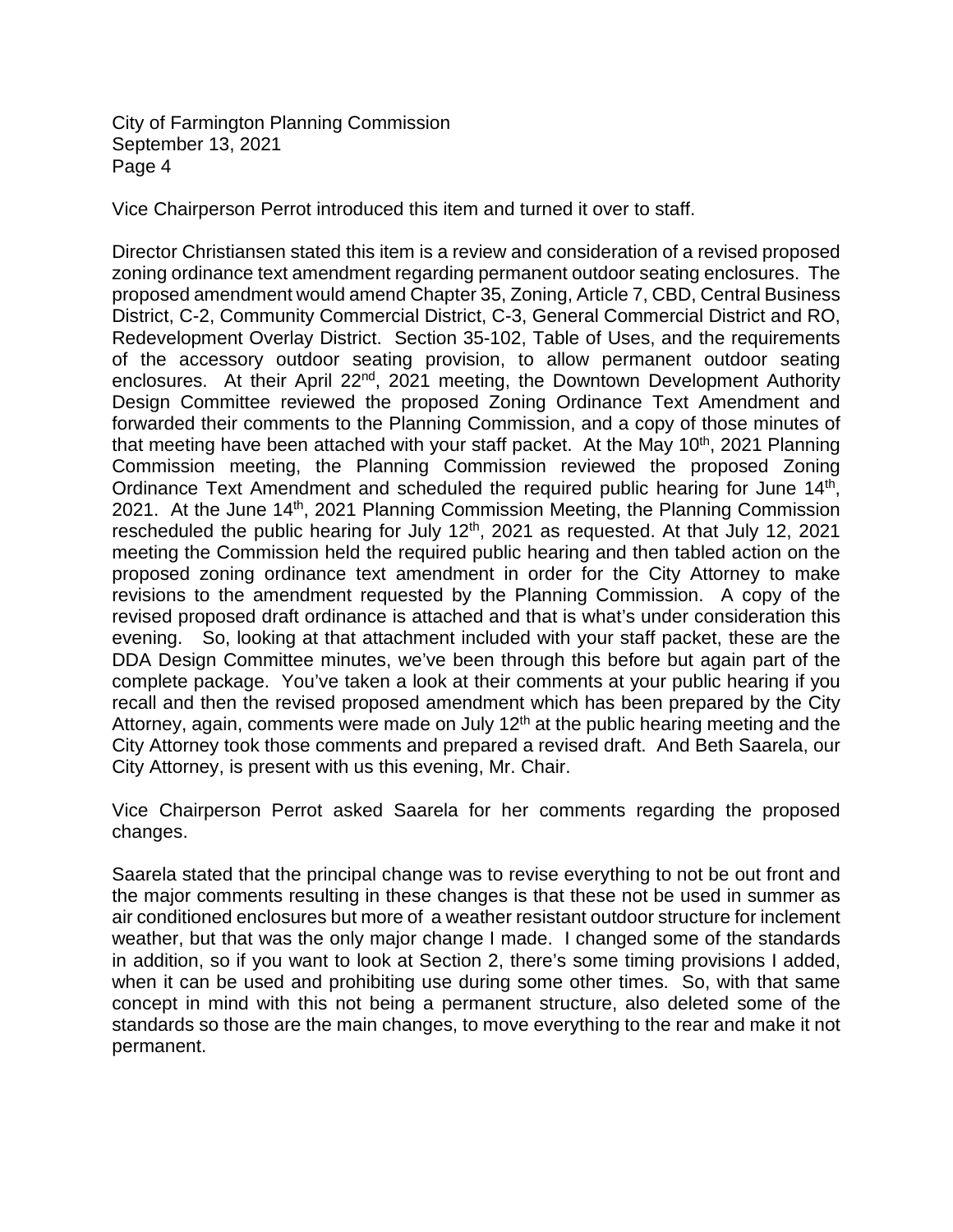Vice Chairperson Perrot opened the floor for comments or questions from the Commission.

Kmetzo asked assuming the amendment will be passed, will the establishment that wishes to set up the structure for outdoor seating, so they're in compliance with the ordinance, do they have to come before the Planning Commission and Saarela replied they will have to come with a request for a Special Land Use.

Director Christiansen said if I might add to Ms. Saarela's comments, the initial interest for this text amendment came from the Farmington business community and they approached City Council because of the Covid pandemic and the issues related to restrictions on food and beverage, on indoor dining, on indoor service for food and beverage establishments, and the approach with Council was asking if there could be consideration to allow for structures, enclosures, within outdoor seating areas. The initial interest was something that potentially could be on a permanent basis, so really adding footprint, adding square footage, adding area that would be outside to the bricks and mortar portion of the building but would have elements like awnings or canopies or zipin/zip-out sides, maybe other elements for weather such as heaters, access and ventilation and other things like that. So, at the direction of Council, City administration working with the City Attorney prepared this amendment. The amendment would as structured allow for enclosures in outdoor seating areas. Currently we don't allow in our ordinance enclosures of any type, whether it's permanent or even temporary. And then there's a process and that process is outlined right here and you've been through this with the Special Land Use as well and Special Land Use requires a Special Land Use application and site plan. And then that information is prepared, provided to you, and you as a Planning Commission would consider that and potentially then schedule the required public hearing to the Special Land Use and hold the required hearing for the Special Land Use as you consider the site plan. So that's really the structure if I'm correct, with this amendment, and then there are various standards in here, I think I have Section 2 up on screen now and if that's what Ms. Saarela was referring to, elements of outdoor structures, the materials, the design, other sorts of things which would be your purview under review. I think this is where this is now at and the next steps would be again your consideration this evening of the revised proposed amendment subsequent to the public hearing and any action you take will be forwarded to City Council. Because this is a voting Ordinance Text Amendment, they have the responsibility of any changes in terms of any approvals of changes to the Zoning Ordinance.

Crutcher asked if a change was made to the timeframe and Saarela replied it is under subsection b on the first page. And Crutcher then asked if someone could set up an outdoor seating during the October and April period and not have to do an enclosure and Saarela replied that didn't change at all, the unenclosed seating.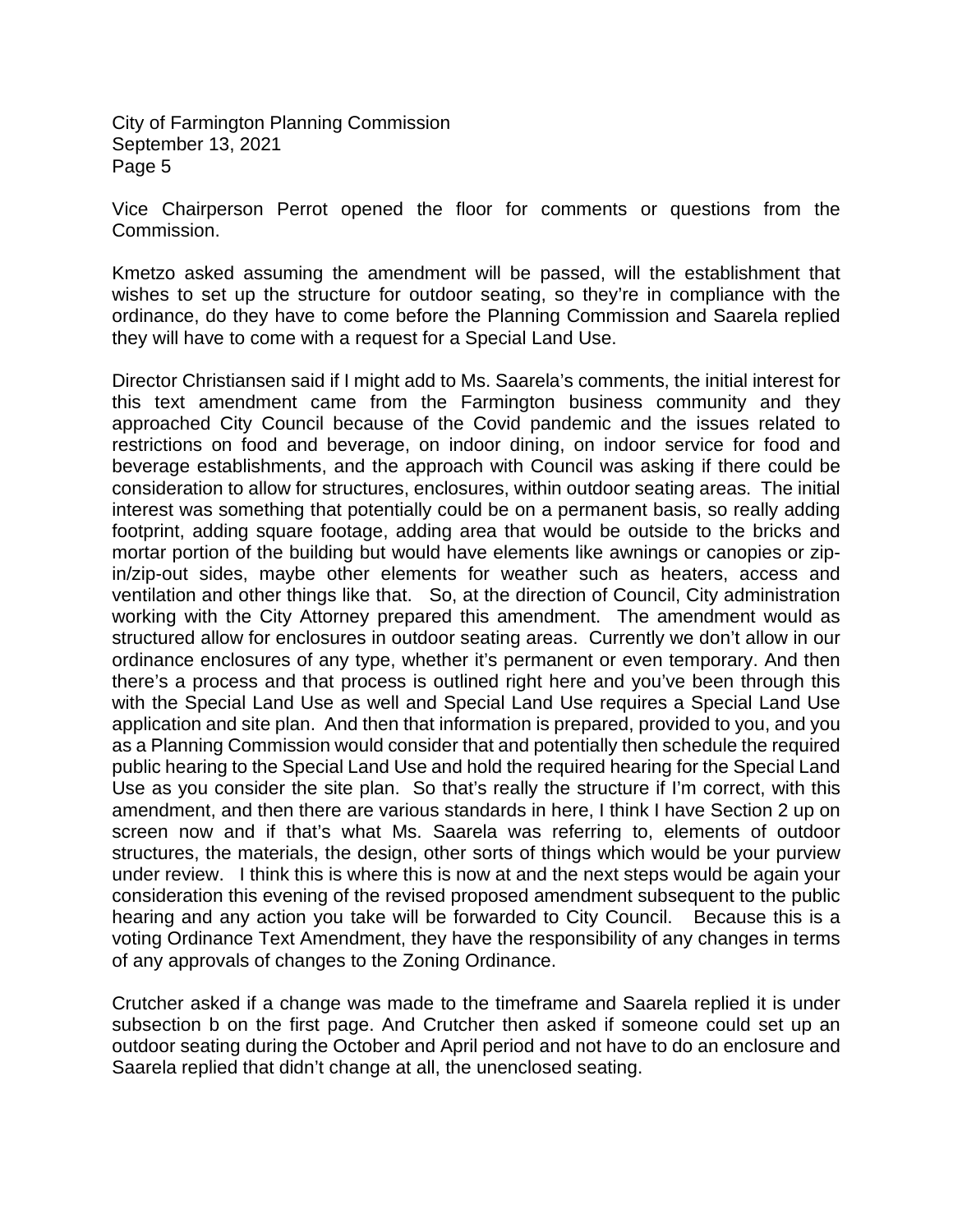Crutcher asked if someone wanted to do outdoor seating between October and April, they could still do outdoor seating without an enclosure if they want and Kmetzo replied isn't that under number 2, special provisions.

Saarela replied regular outdoor seating is from April  $15<sup>th</sup>$  to October  $31<sup>st</sup>$ , but we have extended that through Covid and asked Christiansen if that still applied.

Christiansen stated those were two very special circumstances, those two occasions, those two resolutions, actually there were four actions by Council, if I'm correct. But in light of the Covid pandemic, I think you're aware that in June of 2020 Council passed an expansion of the outdoor seating area beyond the areas that were site plan approved at the time into other spaces, parking lots, etc., the terms and conditions and requirements for a temporary special permit, and that was a process that was established and over a dozen businesses took advantage of that Council approved resolution and went through the permit process for that. They expanded their outdoor seating areas in the summer of 2020 and that continued on until October 31<sup>st</sup>, but in August of 2020 Council realizing that there was a need to continue that and wanted to make sure that we were accommodating the needs of the businesses, allowed it to continue beyond October 31<sup>st</sup> until this next season. And then they went ahead and considered another resolution allowing for the same thing to continue in 2021, that is expanding outdoor seating areas, until October 31<sup>st</sup> of this year. So, that's when the actions of Council that were taken in 2020 and then extended into 2021 will expire. That then will go back to the Zoning Ordinance provisions as they currently exist and that is a time period and it is up on screen right now, currently it is as Ms. Saarela indicated April  $15<sup>th</sup>$  to October  $31<sup>st</sup>$ . And then that outdoor seating is not used during the wintertime period. Certainly if there is interest in that, that's something that can be considered. It hasn't been part of this for a blanket to expand it, but it's certainly something that has been discussed a little bit. But as you look here, there is a specific time period here still of April  $15<sup>th</sup>$  through October  $31<sup>st</sup>$ . And I think in our discussions, there has been some interest in expanding that. And that would have to be either your recommendation or action or inclusion and Council's action, to consider something like that. But I would defer back to Ms. Saarela if there's anything else I'm missing.

Saarela said the only thing that I would add is that right now there can be a request extending a timeframe under that same provision and Christiansen replied we've allowed for flexibility based upon those dates based upon weather conditions to accommodate the business needs in the community, so there has been some flexibility, I don't think it's gone on that long, usually by mid-November without any changes in enclosures and etc., it's getting a little challenging. But also, too, we've allowed the season to start before April 15<sup>th</sup> for everybody based upon circumstances and existing conditions so it's been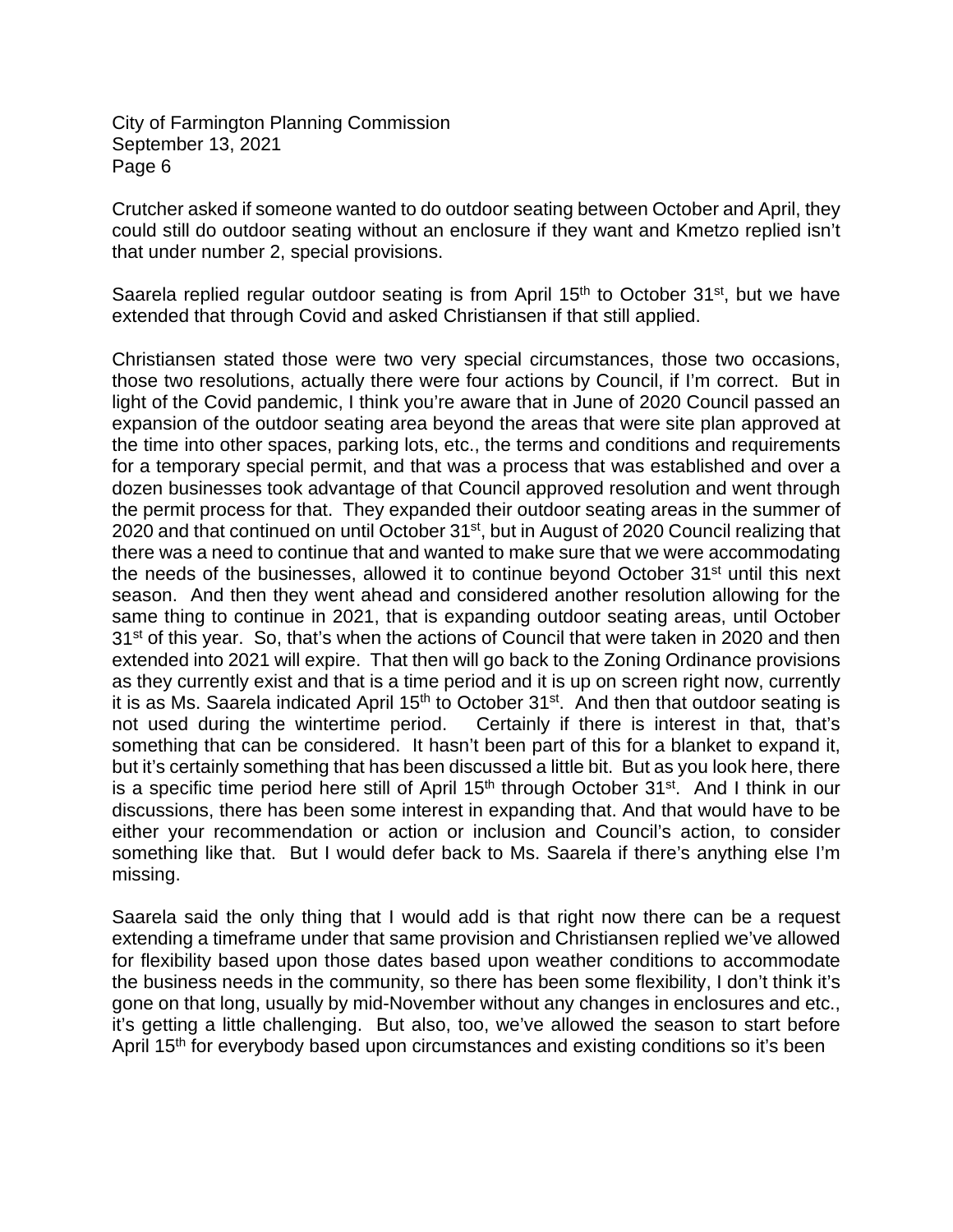seasonal as things have gone along, we've worked with the businesses to accommodate their needs.

Kmetzo then stated the first part of the sentence should read "requiring Planning Commission approval" for the first part, so we're still allowing enclosures between October 31<sup>st</sup> and April 15<sup>th</sup> and Saarela replied if they go through the Special Land Use process to get an enclosure around the outdoor seating. She went on to state you can have outdoor seating without an enclosure from April 15<sup>th</sup> to October 31<sup>st</sup>. From October 31<sup>st</sup> and beyond requires a Special Land Use.

Christiansen said and to go back to the requirements of a Special Land Use, they're in Section 2. So, outdoor seating traditionally with no enclosure is from April 15<sup>th</sup> to October 31; if you're looking for an enclosure and a Special Land Use, that can be a year round situation. But in a case like this, it has to be approved and reviewed by the Planning Commission if this ordinance amendment moves forward.

Vice Chairperson Perrot called for a motion from the Commission.

MOTION by Waun, supported by Mantey, to recommend approval of the proposed zoning ordinance text amendment for permanent outdoor seating enclosures as revised and to forward it to City Council for their review and consideration.

Motion carried, all ayes.

### **REVIEW AND DISCUSSION – ZONING ORDINANCE AUDIT**

Vice Chairperson Perrot introduced this item and turned it over to Director Christiansen.

Christiansen stated this item is a review and discussion of the audit of City of Farmington's Zoning Ordinance. With your staff packet and your staff report attached is a link to Chapter 35 of the Zoning Code of Ordinances and that link is listed here, so that is the attachment. I don't have it as part of this packet and able to link to it, so I have downloaded it, if you will indulge me, I will go ahead and get out of this right now, if it will let me. So what I'm bringing up on screen right now is Chapter 35 of the Code of Ordinances of the City of Farmington. This is the Zoning Ordinance for the City. And Chapter 35 has 21 articles in it, beginning with the title and purpose for zoning for the City of Farmington. And you might recall in our dialogue regarding this zoning audit, that it is typical when a community updates its Master Plan that the next step is to take a look at the Zoning Ordinance to make sure it's still what the City wants it to be in terms of provisions that relate to the implementation of the Master Plan because you know that the Zoning Ordinance is the tool that aids in implementing and supports the Master Plan. So, the Master Plan is the guide, is the general road map for the community where the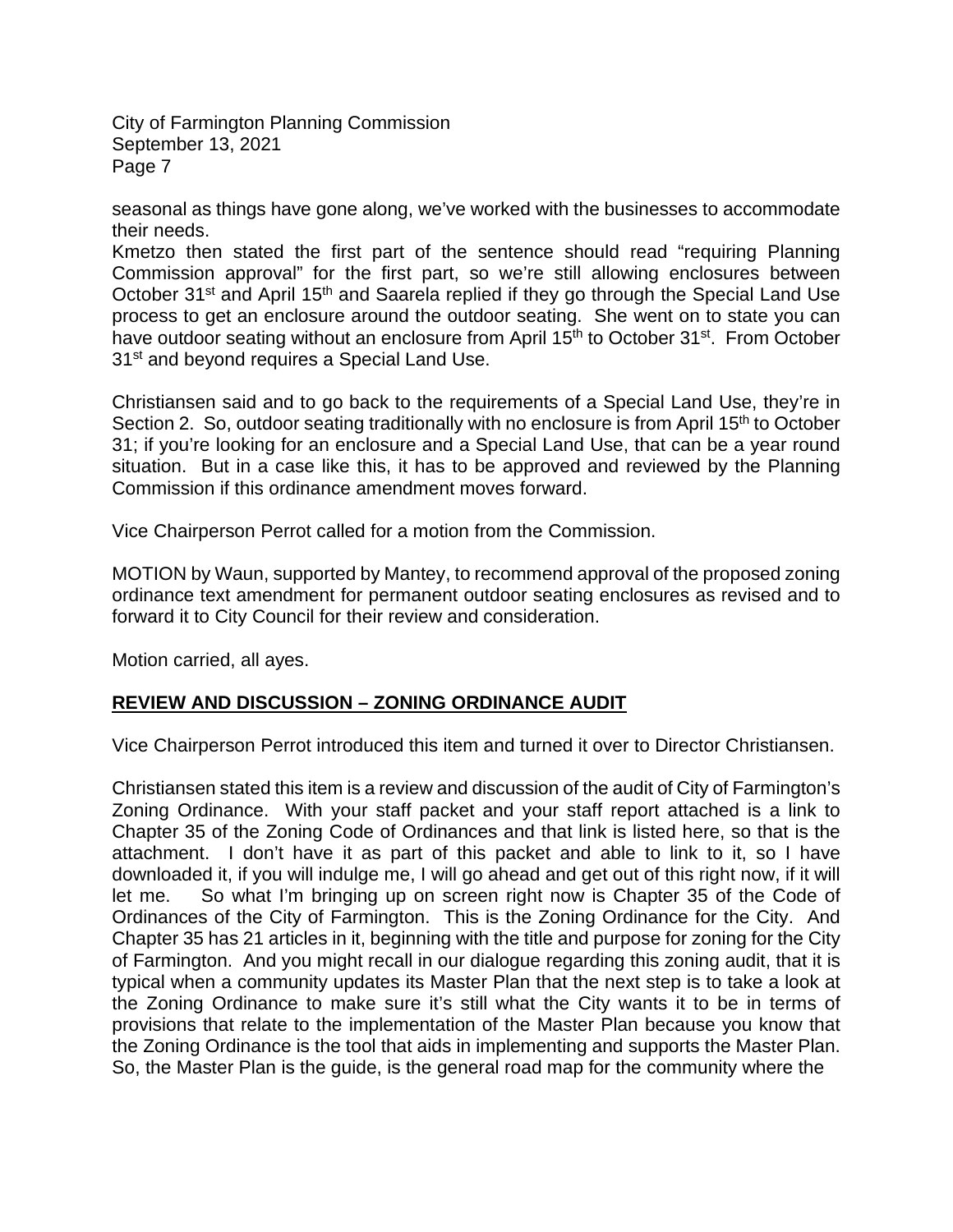Zoning Ordinance is the rules, regulations, implementation tools. So, we started on this in the summertime and we had prepped for it and we were looking at it back in midsummer and we hadn't had a chance to start down the pathway of reviewing the Zoning Ordinance in its entirety but that is where we're at now and what we'd like to be able to do is article by article just generally go through and discuss any issues with the article in question, anything that you as a Commission have questions about, individual Commissioner questions or anything collectively. And certainly Ms. Saarella has been involved in zoning audits before in her capacity as our legal counsel and with the City's municipal law firm, so she serves as a resource in this case with our audit. It will probably take us a couple meetings to get through and if there are any changes, we'll certainly move forward with that, changes with the Zoning Ordinance, what we were just doing with the outdoor seating amendment required under process the preparation of an amendment to the Zoning Ordinance and then consideration, public hearing, etc., and moving forward to the legislative body for their consideration. So, long and short, we're going to do a zoning audit and we're going to move forward with that. And I guess what I would do, Mr. Chair, is turn it back over to you and maybe we could have some comments from Ms. Saarella, just her experience and what her suggestions might be and maybe she can assist us as we move through. I have this Ordinance and I think some of you also may have downloaded it from the link on your electronic devices, and that's great, and it's up on screen for our use as well.

Vice Chairperson Perrot stated it sounds like you're going to be handing out homework, I get this feeling in my bones.

Attorney Saarela stated in looking at the Master Plan and doing some reading and some homework, I think that's the important thing, that we need to look at the Master Plan and make sure what we're proposing is carried over. So, maybe breaking that down, somehow break that down and consider each chapter or section of the Master Plan and then looking at where we need to look in the Zoning Ordinance and make sure these things are carried forward. So, looking, for example, at focus areas, future land use, existing conditions, you have different topics in the master plan that are not going to exactly line up, we're going to have to jump around the Zoning Ordinance. When you go through the Master Plan and you look at the big topics that are going to require change going forward, at that time we need to focus on district by district, what in order to pull off this change of the Master Plan and what it proposes in each individual district. So you could take coordinating between the two documents, there may be some at home refreshing with the Master Plan, I don't know how much reading you've done of the Master Plan, but really have to figure out what the goals are and then we're going to need to focus on where in the Zoning Ordinance are we going to see that focus.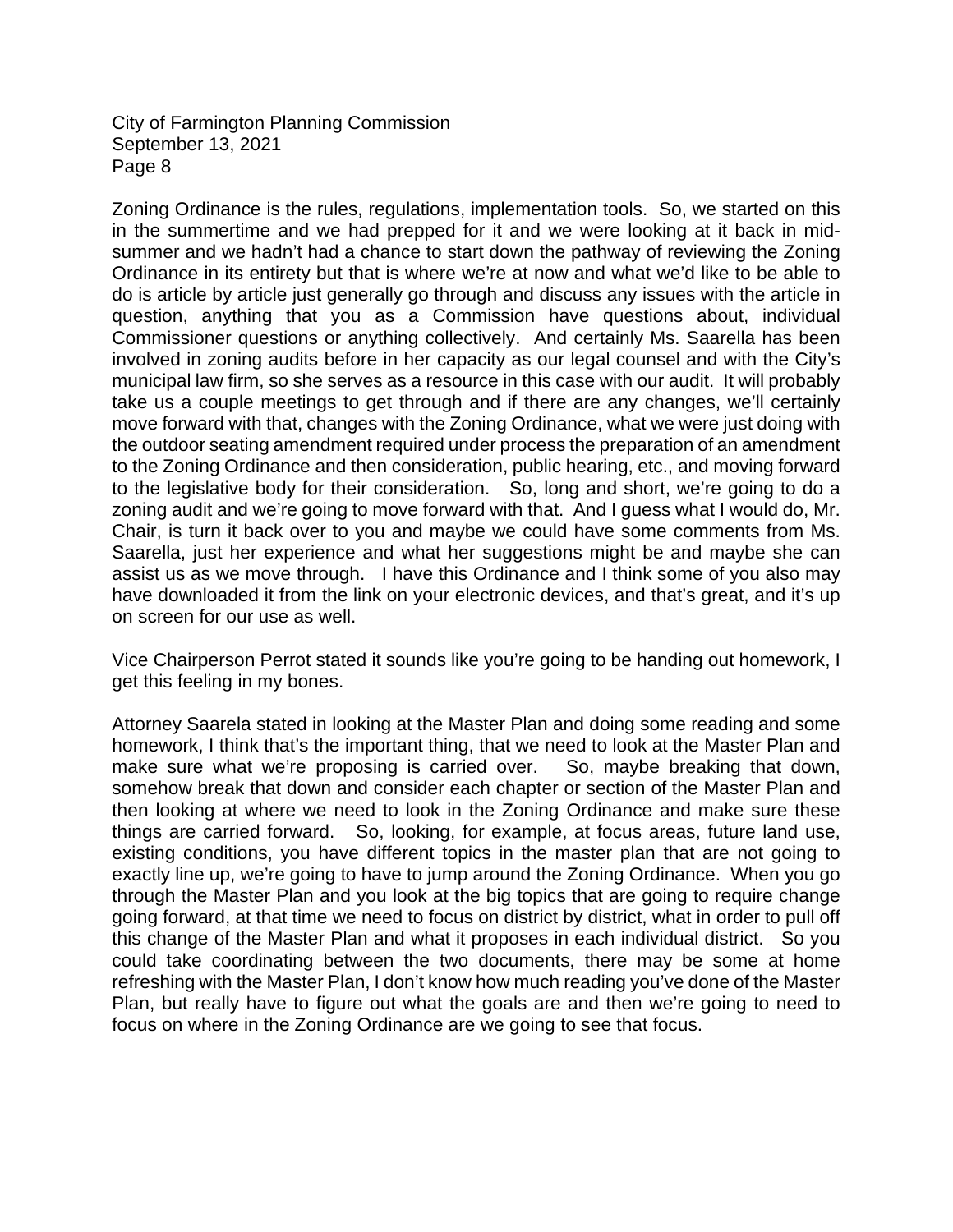Perrot said we look at the Master Plan every year, so it's really a living, breathing document that changes throughout time, whereas ordinances in some instances it's made once and never reviewed again.

Saarela stated the Zoning Ordinance, we look at it when a problem comes up, in order to make sure it's staying current with the Master Plan changes and is consistent with what the plan is.

Perrot stated really going forward this could be a maintenance item, to make sure the previous 12 months, or 24 months, whatever, the actions that we've taken, the actions that have occurred with the Zoning Ordinance, falls in line with our overall plan and our ultimate goals for the Master Plan instead of looking at each and every single zoning ordinance. You mentioned if we want to look at the Master Plan and familiarize yourself with the Master Plan and really chunk it out into manageable sections, you know, each one of us, I don't want to speak on behalf of everybody else, but we're very open to taking on, like I said, homework and if there's things that stand out that require us to have discussion, definitely I'm pretty confident you'll get in touch with all of us, including the gentlemen that are missing tonight, we are very accessible via email and things like that. I think considering my time with this group, I have no concerns, it's not something we can't handle. It's just a matter of chunking it out and talking about it and then understanding what our course of action is in the event that we find something that really needs to change.

Kmetzo stated I think it's divide and conquer, maybe the Master Plan can be divided into chunks and then each one is assigned a chunk and we review the Plan and we see if there are any items that may be impacted.

Saarela said I'm just looking at how the Master Plan is broken down. A lot of these goals start really on page 54, the focus areas are on page 54. So, we can look at these focus areas and it's really talking about broken down sections of the City and what goals to focus on section by section. So the carryover would be to look at those zoning districts and make sure that those are the zoning districts that would allow the City to meet these goals and as projects come in and proposals come in over time. So, you talk about the vision, what the hopes are for the future for that area, but I think we have to look at what zoning districts are here and do these districts allow these things to happen with the way the resolutions are written now.

Director Christiansen provided the index for the Code of Ordinances for the City and stated there are thirty-five chapters that are listed here. So, page 1, page 2, going into page 3. This is the whole Code, the whole City Code and all sections. So, if we go to page 3, page 3 starts Chapter 35, Zoning. And I indicated there are twenty-one articles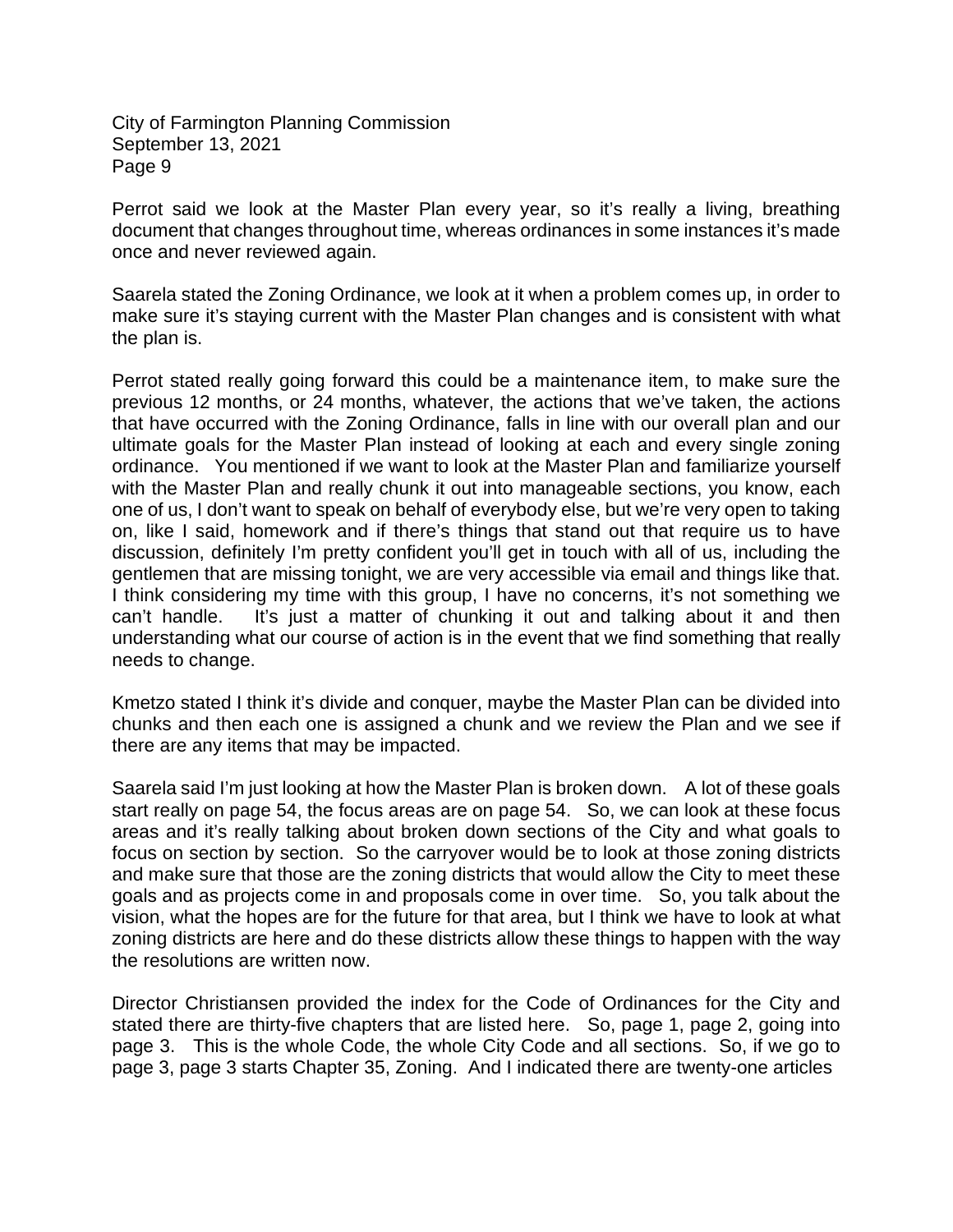in zoning. So, of the twenty-one articles, the first one is Title and Purpose, and that's what's up on screen right now. Something like that is a statutory compliance, I think statutory requirement compliance, it addresses the basis for zoning and the then compliance with the City's Zoning Ordinance, with State statutory requirements under the Michigan Zoning Enabling Act, if I'm correct, Ms. Saarela. And then what you have is Article 2 and so on, the twenty-one articles. Let's turn the page. Now, and it's a little lighter in color, but this is now what we can benefit from having this in front of us. This will be our little cheat sheet, it's like a program. When you go to an event, you get a program, and you can see what's in front of you. So, let's look now at Chapter 35 Zoning, Article 1, Title and Purpose. You see in there a short title, purpose, conflicting regulations, vested rights and a reserved section. I don't know if we have any issues with this section, but that's what's in there.

Now, let's look at the next portion. So, I'll scroll down, and I'll page down here, this is a lot of references in here, State law you see, ability to regulate, MCL 125.581. So, again, as we go through here, we're going to go down to the next article which really starts the regulations, the rules. Article 2, General Provisions. And in here, we start talking about lot area allocations is the first thing you'll see, Municipal Buildings and Uses, Principal Buildings and Structures, Residential Development Regulations. Then we start talking about specific types of uses here. These are general provisions and I'll keep scrolling here, there's 168 pages in this and I don't want us to get bogged down in any of the areas that we don't need to focus on. So, Residential Development Regulations, what this section is, these are just general regulations that pertain to really uses and development regulations in the community. And if there's a need to make any changes, there might be a need to address some of this section. So, again, Residential Development Regulations are in Article 2, they are Section 35-24, it talks about intent. The reason this section here, this General Provision is very important as all are, but the City of Farmington is significantly a residential community with support nonresidential uses and facilities and a core downtown and of all other support features. Our residential uses are our primary uses and have been for many, many years. And in our long range planning, in our Master Planning, it's still the primary focus of the community. That's why looking at these kind of provisions is very important. What is it about our residential community that we might need to take a look at; is there anything in terms of our Zoning Ordinance provisions that aren't allowing the kind of residential development that we want to achieve, any questions, we can talk about whether the Zoning Ordinance has the provisions to allow for what we want to continue to do or not. That's in here. These are General Development Regulations. Again, it's very broad based, it's legal in most instances here, it talks about residential construction, where it's located, how it's approved, the standards for approving, applications, again, very general provisions. These are not the Zoning District Regulations; those are more detailed and specific. So you have a set of general provisions, the overview, the broad brush stroke. And then you have some specific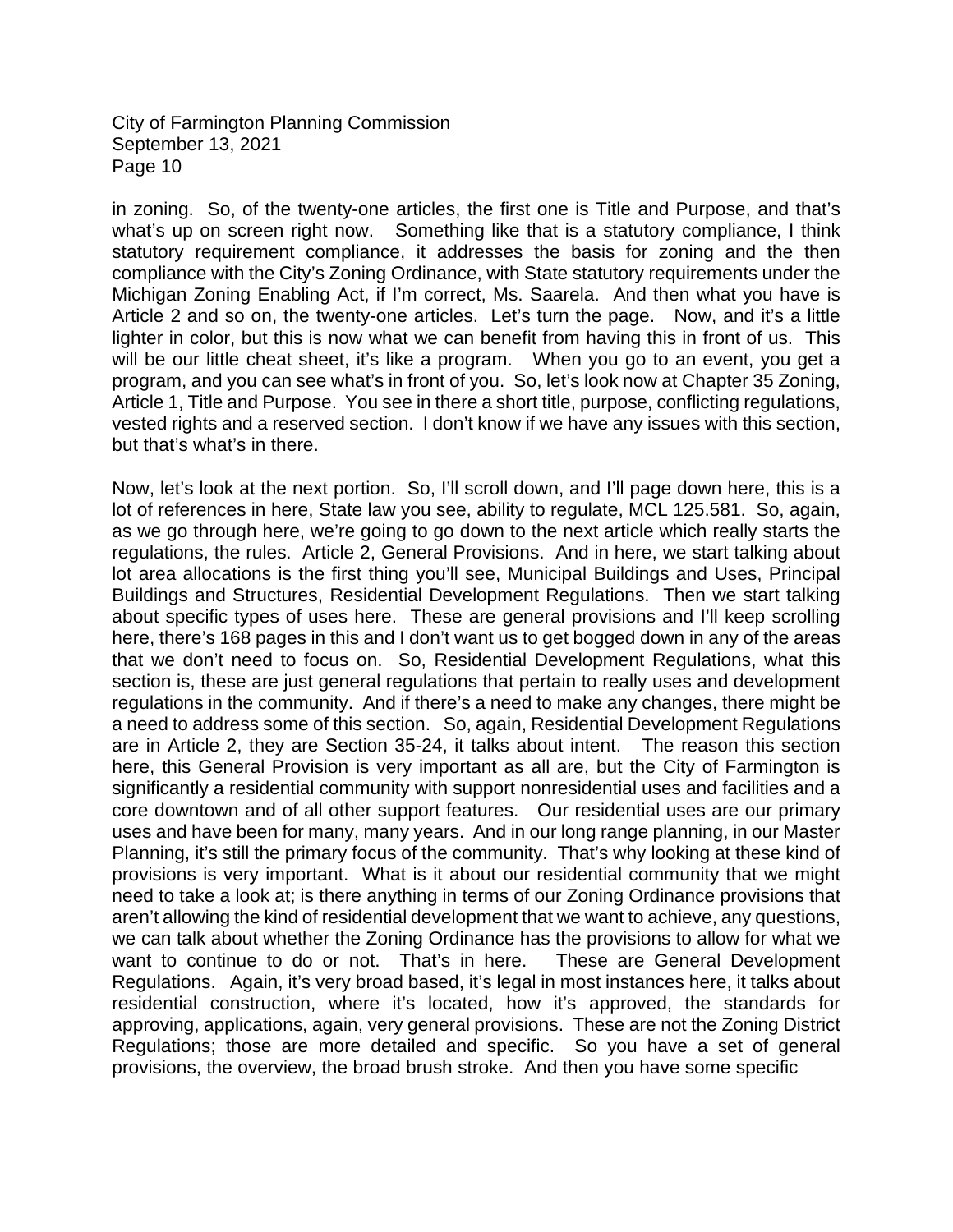regulations. So, here you go, let's look at, here's a graphic. This is a graphic in here that talks about the general components, elements of the front fascia of our single family home. You have the façade length facing the street, you have garage door; why is this important? Because building additions and single family architecture are dependent upon these regulations and its percentage of garage to total fascia that are required, permitted and limited in here. And that's all part of our general provisions. In any event, there's minimum floor areas, dimensional requirements, yard setbacks, building appearance, garages and other specificity. So this is general. As you go through the General Provisions now you come up with, the next section references Adult and Child Care Facilities and Zoning Districts they're permitted in, the various types of those facilities, adult foster care, day care, the sizes, the operations, whether it's a permitted use, Special Land Uses. And again, I don't want to drag down any conversation but these are all current requirements and we haven't had any sort of challenges to or issues with that are working as part of the implementation tool but I'm making you aware of these right now, General Provisions. So you can take a look at all these general provisions and we're not going to look at every single one of them because if we did by the time we get down to number 60, we're going to talk about the keeping of horses. So, all of that is in here. I don't know if Beth has any other comments.

Saarela said I think the main thing to do is to take a current look at the Master Plan and figure out in your mind what is important for the Master Plan, what are the main goals of the Master Plan we're trying to focus on for growth. And as you're reading through these I think you have to have the Master Plan in your head and make a decision whether we need to skip over these and move on and focus on what is important in the Master Plan. So, the General Provisions, we'll probably go through those pretty fast and then the districts.

Christiansen replied yes, I hope it's okay, Mr. Chair, to have some open dialogue here, not to step on anyone or not to follow procedures to speak. But I think as Beth is indicating again, the Zoning Ordinance is a policy document in terms of it is a set of codes, rules, regulations, following State statute, it's a legal document, it's an implementation tool, so we need to look and see if the rules are still valid and applicable and are doing what we need them to do. So, in looking at the Master Plan, so really we have three things in front of us. We have the Zoning Ordinance and that's what's up on screen and then we have what I gave you here hopefully will be helpful, we can follow this here, the index; and then the Master Plan, I can also pull the Master Plan up but what the challenge is and we can go and look at each section of the Master Plan and ask questions as to what implements that. And in the Master Plan there are goals and objectives, how are those implemented, so we can look at it that way. So, having the Zoning Ordinance, having this index with us, and having the Master Plan, we can scroll through the Master Plan and look at each section, particularly the goals and objectives and the implementation section of the Master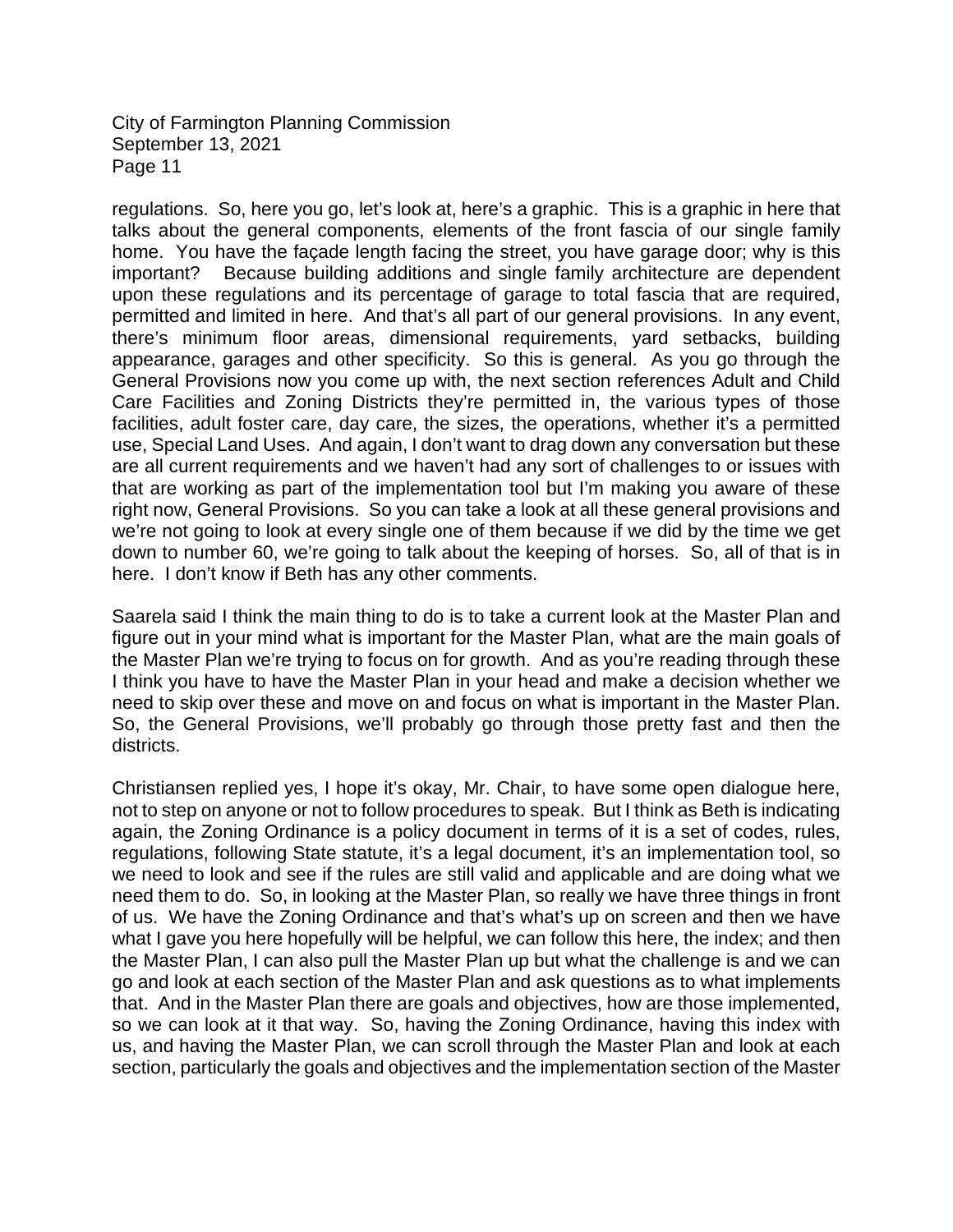Plan, to then ask questions, well, how do we again implement this and is there anything we need to do. But if you look again what I gave you and you get past Article 2, Article 3 starts your Zoning Districts and is actually establishment of the Zoning Districts, and Article 4 is the first district. Just real quick. Article 4 is all the single families. Article 5 is the two-family and three-family residential, actually it's all the multiple family from R-2 all the way up to the cluster districts, so it's our multiple family provisions in 5. So, in there the uses permitted, the lot and yard requirements, the setbacks, other sorts of things, physical standards. Then Article 6 is the Office District, Office Service. Article 7 is probably as significant a district as there is in the community aside from Article 4 which is the single family and that is all of our Commercial District Regulations, the CBD, Central Business District, the C-2, C-3, Community and General Commercial, and the RO, Redevelopment Overlay District. So, they have all the standards in there. And then Article 8 is Industrial and then Article 9 is the Single Family Parking District. Article 10 is very important, not that any of the others aren't, but it's the planning and development regulations. And you know that in your work a lot of the redevelopment projects that are of significant size and scale, more than just a site plan change, are following the standards in the Planned Unit Development section of the Ordinance, so that's very important to note. You'll note Article 11 is the Grand River Corridor Overlay District, 12 is Special Land Uses, 13 Site Plan Review, 14 Off-Street loading and unloading, and then there's other sections that deal with other sorts of areas of responsibility dealing with nonconforming uses, the Zoning Board of Appeals, Administration and Enforcement, Amendment Procedure, and then the last section is Definitions, so very important. So, keep this with you, if that's okay, Mr. Chair, as a reference tool, because it's easier I would think when you look through this and then if it's okay as Beth as suggested, maybe what our next step could be as we move forward now is for you to take a look at the Master Plan, and then keeping that in mind we'll make sure we have that available to us, so going through the Master Plan and then referencing the implementation, how that's achieved through the Zoning Ordinance and if there's anything that's deficient or we need to address or make adjustment to in the Zoning Ordinance, to implement our Master Plan. And our Master Plan, which was just recently updated in 2019 and came on line at the beginning of 2020, so we really wanted to do this last year and I know we had talked about it and we put it in the schedule, and in light of the Covid pandemic and no meetings and virtual everything, we put it off for right now and so I'm really glad we're having a chance to do that. My thought would be to combine the Master Plan together with the Zoning Ordinance and have this index with us in this next step.

Saarela said we're going to have a lot more discussion about the Zoning Districts, the General Provisions, some of these provisions are statutory and not going to change likely, you might want to take a look at a little bit of adjustment in nonconforming uses. But a lot of things, you're not going to see much change in 19 and 20, so we may want to look at all of those at one meeting and we can put some of those sections together that are not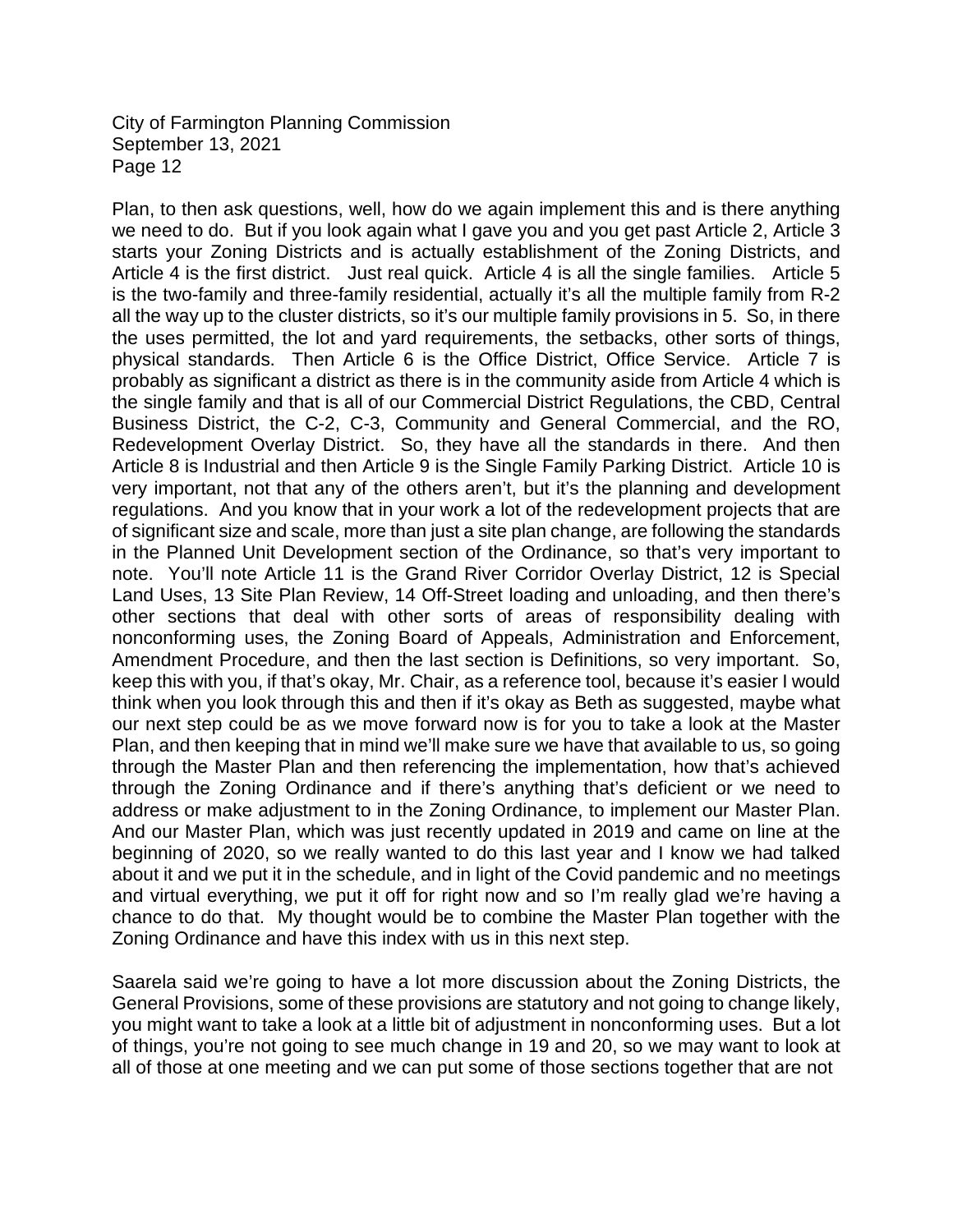going to have a lot of changes. But then I think when we get into the Definitions section, looking to the Zoning Districts, we may want to do just one or two of those at a particular meeting, so you can have a full discussion. So I think maybe from a timing perspective the way we end up breaking these down, cover the administrative sections at certain meetings.

Christiansen stated if appropriate, Mr. Chair, Beth and I talked about this extensively and again, tonight really is a kick off for us to this, having this dialogue, that's why it's review and discussion right now. What might be appropriate, if you find it reasonable, is for Beth and I working together then with the Agenda, is to identify the sections of what we're going to focus on in the Audit at a particular meeting. So, at our next meeting as scheduled, we'll identify what areas we're going to focus on so that then you're prepared for that and know what we're going to talk about, so we're not looking at the whole thing and even look at areas, like Beth said, things can be combined and we can look at the particular areas and probably have a very reasonable okay, that is still good, still valid and get through it. It's really going to be the sections of the ordinance that drives development, redevelopment, uses and some procedures that really are going to be important.

Commissioner Kmetzo asked if that information would be provided way in advance of the next meeting and Christiansen replied we'll give you a memo as to what we're going to look at so you're prepared a long way out, a couple weeks out if we can do it.

Kmetzo asked so we can assume this will be a part of every Planning Commission Agenda and Christiansen replied maybe four to six meetings for this, we really planned out a half a year if that's necessary. Now, as we're talking and once you do that, if there's not changes that are significant to the point that need a lot of preparation of amendments to the Zoning Ordinance, then that's probably a good timeframe, review of four to six months. If we get to a point where we've identified changes, then that comes with the next phase of this whole audit and that's preparation, so know that. But we'll make sure that you have certainly lead time so you know what we're going to look at, we'll communicate that to you so you can be prepared, and then we'll have it on the agenda that way.

Kmetzo stated so we should study the Master Plan so it's already in our head so we're not looking at two different things.

Christiansen said it's interesting because again, the simple way that I in my capacity, my time in what I do professionally, I'm always making sure that the Master Plan serves the purpose its intended to under Statute which is the Michigan Planning Enabling Act, and that is a guide, it is the roadmap for the community, and it has very general, broad brush strokes but specificity in terms of goals, objectives, direction, now and into the future and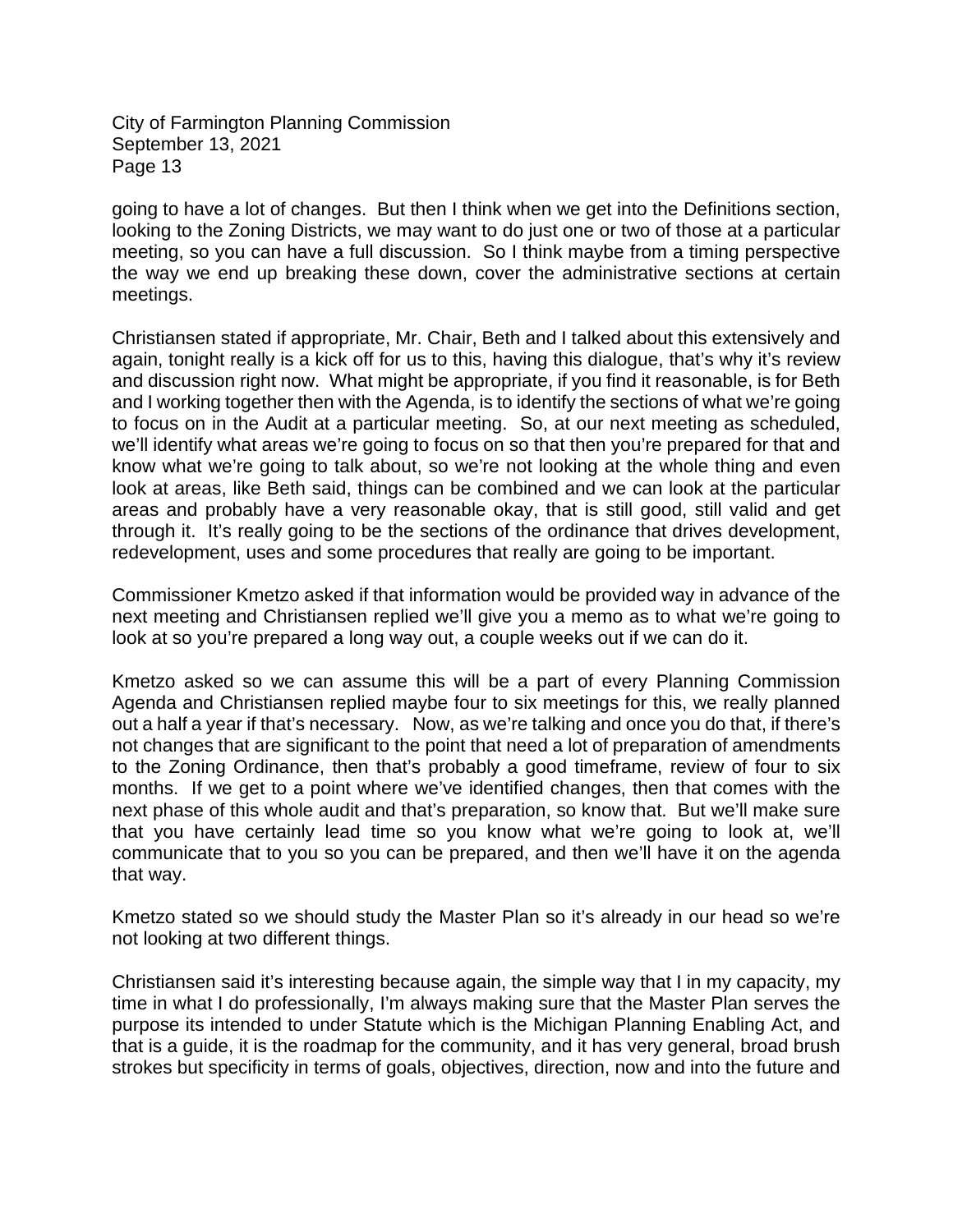it serves in that capacity, it's a flexible tool. It serves to give the community then that reference tool for the interest of the community as it is and moving forward. The Zoning Ordinance is totally separate but linked because it, under the Michigan Enabling Act, implements that plan. So, it's all your vision and your goals and objectives and how are you going to get there, how are you going to achieve it. So I try to be simple like that but it's not as easy as it sounds because there's a lot to be aware of but I know you know that because you as Planning Commissioners put together the Master Plan so I know you know everything about it and so this will be a refresher for you. I think this is a good exercise because it does keep us current, it does keep us focused with the Master Plan and it's perfect in the tool that it is and certainly the implementation of it, get a little more intimate with that. Any questions you can always call any time and we can certainly exchange information. I think it's really important that the Commission is comfortable with everything we're doing in the process of the steps and if we need to do things a little different, we can always make adjustments, too. So, if that makes sense, Mr. Chair, we'll proceed.

Vice Chairperson Perrot said good, especially with the lead time to prepare as we all have family and careers. So we can expect within the next couple weeks to watch our inboxes.

Commissioner Crutcher asked if we should look at the Zoning Board of Appeals cases to see what's come up and Christiansen said that's a good point. The Zoning Board of Appeals is provided for as a Municipal body with the authority that it's given under the Michigan Zoning Enabling Act and that is also in structure spelled out in the Zoning Ordinance. So, you as a Commission have a relationship to the Zoning Board of Appeals, because there is one member of the Planning Commission that by Statute serves on the Zoning Board of Appeals, but you have very specific responsibilities under the Statute that don't relate together in terms of engagement or involvement in decision making but do because you have to look at what the ZBA does in terms of granting any sort of relief they are asked to consider and that's handed off to you sometimes in plan form with site plans. So, yes, we take a look at those things and those are pretty well spelled out and how we relate together with actions, motions and how that information is conveyed to you.

Saarela said if you're seeing one type of appeal over and over again, are you seeing one type of setback that's problematic, we need to look at that

Crutcher said for example, people looking for a variance to add on to the front of their house, so it's a setback issue.

Christiansen replied and that's why we changed the Ordinance back in 2015, to reflect the flexibility, and that's what that graphic showed earlier. Another one that comes up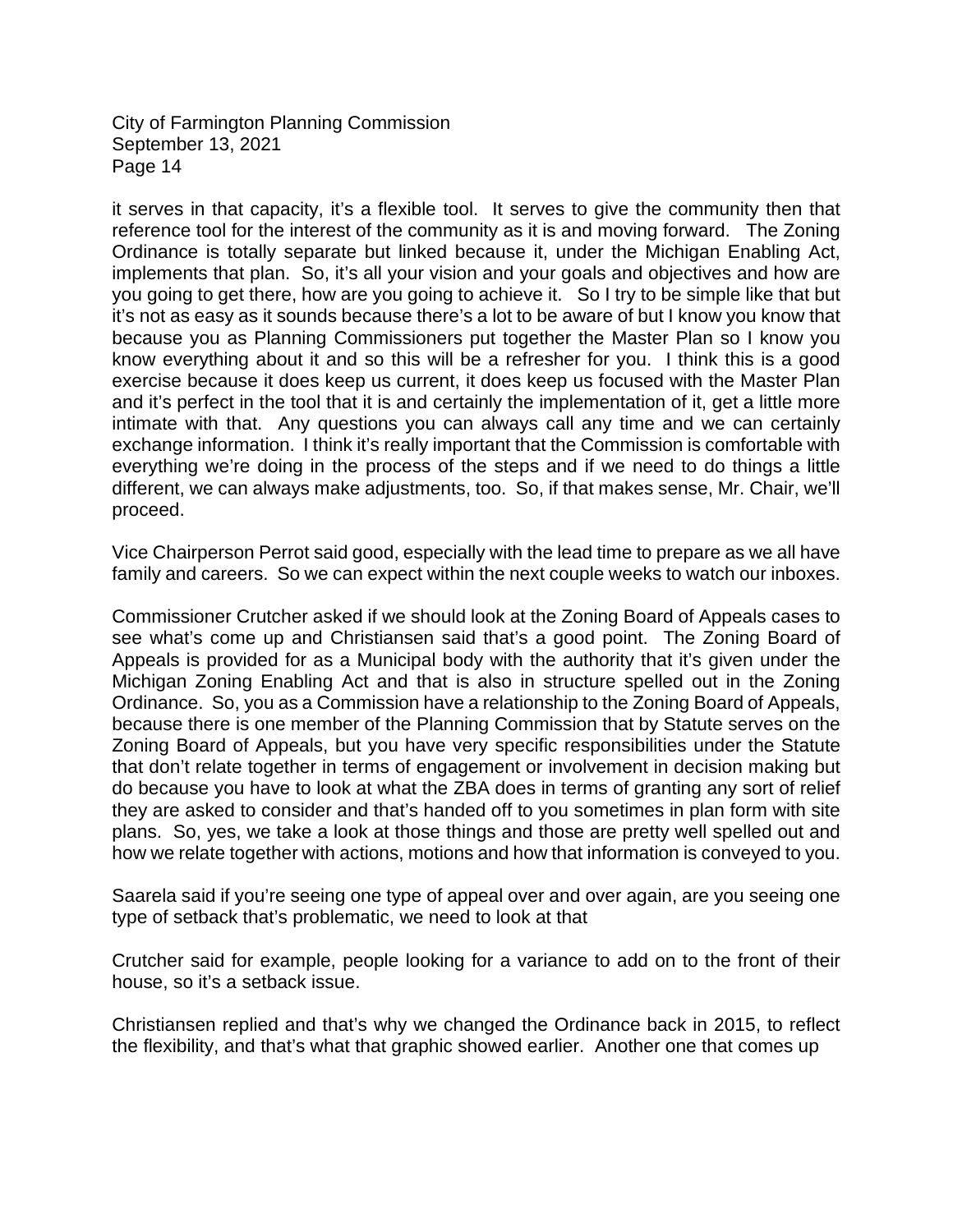often are fences, double fences, more so in the last year than ever before, it's been a very popular permit. You know if your Ordinance has a specific type of consistent

Saarela said or something that's changed over time, like other communities are looking at uses of accessory structure for reasons other than a shed, so I don't know if that's happening here.

Christiansen replied it is and we're going to talk about them. There's a change in the interest of the use of traditional detached single family properties from one family per dwelling that consists of a certain make-up by definition in your ordinance. There was a traditional approach, a traditional definition of family, and then single family regulations in many communities had specificity in terms of the occupants of detached single family homes, that has changed significantly. There is also the demand for the use of accessory structures for residential use, for living, I would say for lack of a better term, a lot of time families will have other family members and they want to be able to have them together as well and they want to convert their garage to a dwelling facility or other accessory structures, attached or detached.

Crutcher said accessory dwelling use and Christiansen replied yes, the other is the type of use in in single family districts from the traditional use of a single family home by one family living together and acting as a single family unit. Bed and breakfast, Air bnb, short term rentals, these are all things that are at the forefront of many communities for their consideration to adjust their ordinance to address, to permit and provide in some way. These are the kind of things we're going to take a look at and there's other things. That's a great question, Mr. Crutcher, and the single family nature of this community being first and foremost and predominant and then of course the nonresidential support of the commercial based and other nonresidential uses of the community, the downtown and other areas. So, our use district is primarily going to be the focus I think as we move forward.

Kmetzo said I think we can go into the whole nitty gritty of the Zoning Ordinance and find something that needs to be changed but I think we also need to remember we're thinking of the Master Plan and really will not have the time to go into the details of should we do this or that, I think if we prioritize them first, then we can go down them with more specificity.

Christiansen said you made a good point with the nitty gritty, so we don't get bogged down and between Beth and all her experience we certainly don't want you to get bogged down. And we would certainly bring to you if there were issues that the ordinance as its currently structured adequately provides in order to accomplish something. We're going to have to take a look at the uses because they're being talked about or there's interest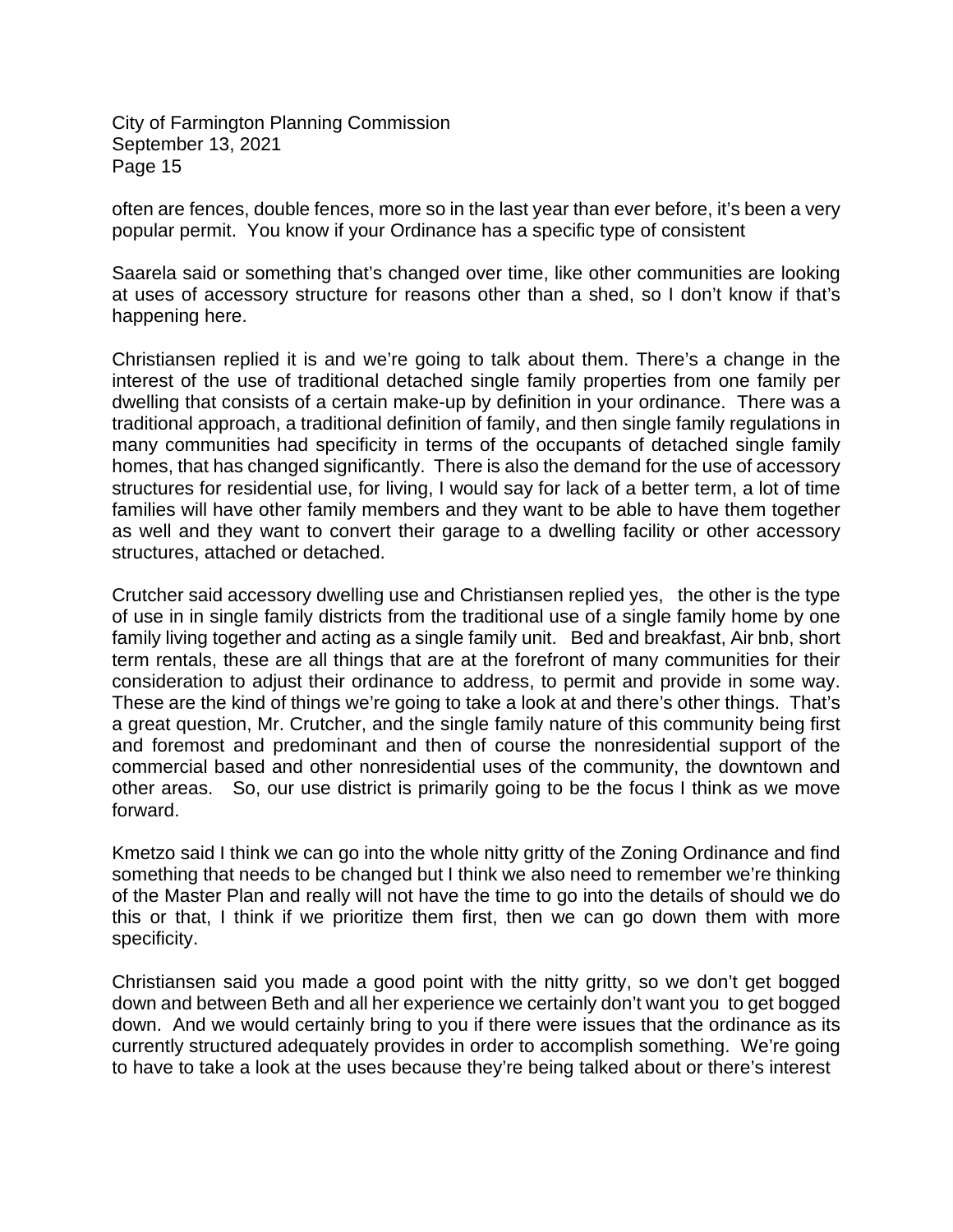in them to allow for these things. One of the things is that these have been in place for a while and have been very effective and so we have that history and where change is necessary, we've made them. The last comprehensive change to the Zoning Ordinance was in 2010 when the City's law firm was involved at that time, I think Article 7 was totally changed at that time and we are also looking at other sections as well. So, sometimes this comes about because of current circumstances or legal circumstances, there's changes at the legal level through the courts and there's case law that effectuates change, so some of that is going to come up in our discussion, too.

Perrot said I think as we go through section by section, the way that we address the concerns that we have, some are going to be more in depth than others, and some sections will be reviewed much faster than others, it's going to be a very fluid process month to month.

Christiansen said I agree. I think most of this in my experience is going to be uses and standards and procedures, that's just my experience with doing this over time in my capacity and here and on a daily basis, so we'll make sure you're prepared.

Perrot said we will look at our inboxes in the coming weeks.

### **UPDATE – CURRENT DEVELOPMENT PROJECTS**

Vice Chairperson Perrot introduced this item and turned it over to Director Christiansen.

Christiansen stated that September 2021 there are orange barrels in Farmington, quite a bit going on in various locations. Certainly you have been engaged in so much of that. You might note that if we go west on Grand River that all of your efforts for redevelopment of the World Wide Center and the improvements that were approved through the site plan process with respect to the new building, Tropical Smoothie building, and the façade modifications. There were various considerations and approvals through the Zoning Board of Appeals and conditions on granting that and then that was handed off to you and through your efforts with site plan review, what was achieved was a new look to that center, new site elements and a brand new building and I can tell you from everything I see on a daily basis things seem to be going well. They just have finalized all their final permits and everything else related to that project and they're doing really great, so I appreciated all of your efforts on that. I don't know if anybody has any questions but that has moved forward.

Currently the Nine Mile gas station right now, they're getting closer as they move along. They have some of their site elements now that are being put in place, they're finishing their building and with all their efforts and work I know they're looking forward to getting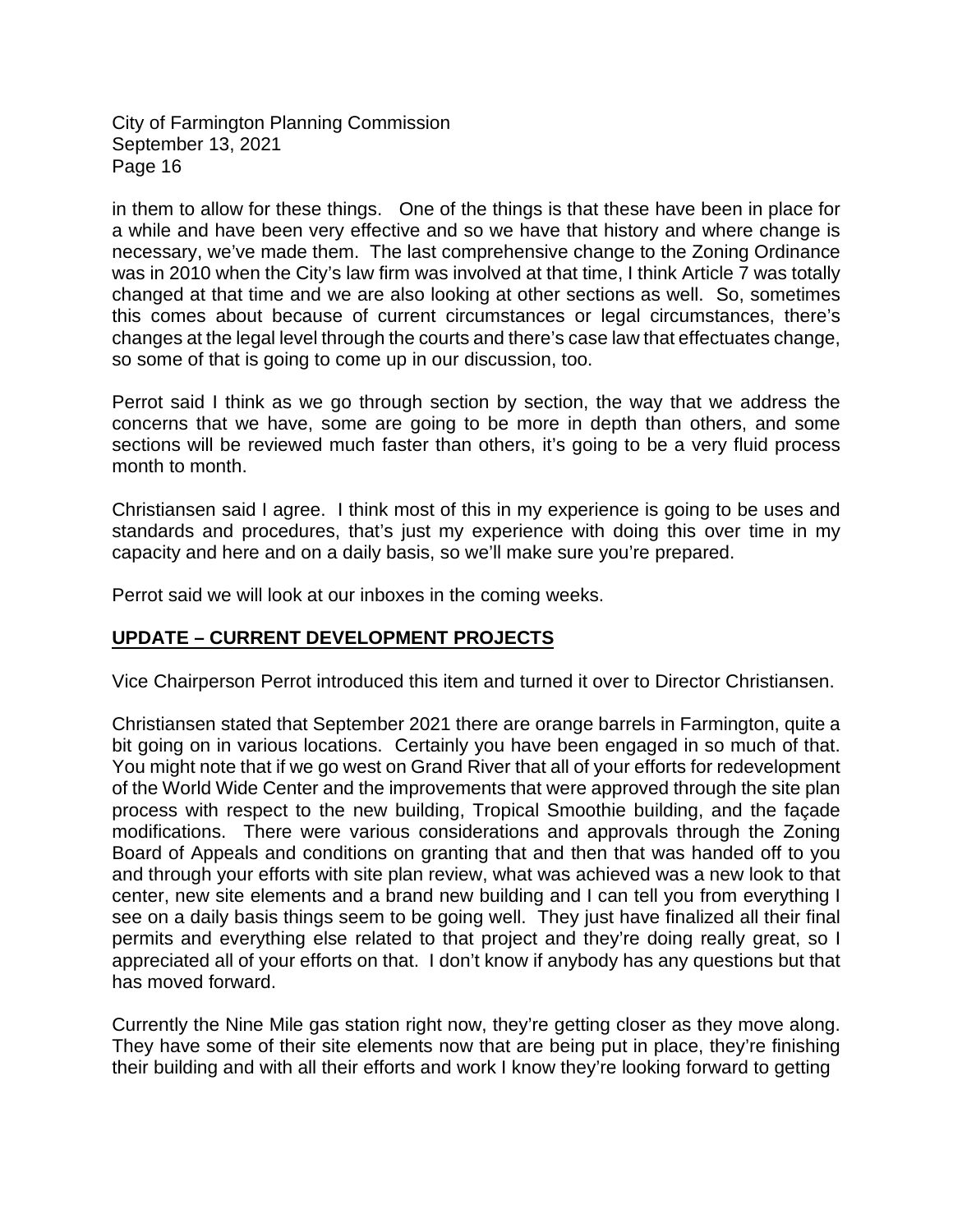finished and getting up and running, so hopefully sometime within the next short while they can get completed and that will certainly be a nice development there at the south entrance into the community coming up Farmington Road.

Chairperson Crutcher asked if there was going to be a "Welcome to Farmington" sign on the back of their building and Christiansen replied you asked about that one, I'm not sure if we're doing that graphic yet, but that's something that hasn't gone away, there's some opportunities there and with the property next door, something to talk about. And that's interesting, too, because in your Master Plan Update there was the identification of five focus areas in the community and this is one of the focus areas now realizing redevelopment and I will tell you in our discussion on current development projects, there's quite a bit of interest in the vacant TCF Bank property across the street which has its own wall and identification and etc., etc., we refer to that as the southern gateway is really what we've been talking with interest about with the gas station's repurpose, with the opportunity for a little freeway action, Mr. Crutcher, and with this other opportunity on the northeast corner of Nine Mile and Farmington, certainly looking to realize the implementation of what you've put in the Master Plan in those focus areas, what we're moving forward with right now that you set in motion as a Commission with your Master Plan Update. That's going on there. As you go up Farmington Road and coming into downtown, the GLP Financial, and all of the work at the Farmington State Savings Bank, and if you're watching them, you might think what's going on, they took the windows out, when are they going back in? They're rebuilding all of that, they're lowering those windows, they're going down, they're reframing and structuring. Today I can't tell you how many workers were in that building, they're bringing concrete into the building right now downstairs, there's a lot of area work. Thursday there is going to be closure of streets in morning prior to Harvest Moon, which is this weekend, I'm looking very forward to that. But they're in that building doing a lot of work and a lot of materials are going to be delivered on Thursday morning for inside that building. So, just take a look on a daily basis, you'll see a lot of work progressing and it's very exciting to see that level of activity here in the community.

You'll note that Krazy Crab, your site plan approval, the precon and everything else, they're going. There's iron on site, the footing foundations for the building addition have been put in, they're doing work on the site right now, and so that's moving forward. A little bit of a delay but the Covid pandemic had some challenges for the food and beverage businesses in particular, and so they've had to work through some of their financing but were able to do that and came out the other side, so they're moving forward with that right now.

Liberty Hill, you'll note that three basements have been dug, three permits have been issued, infrastructure is in, flat work is in, they've got some things to do to adjust but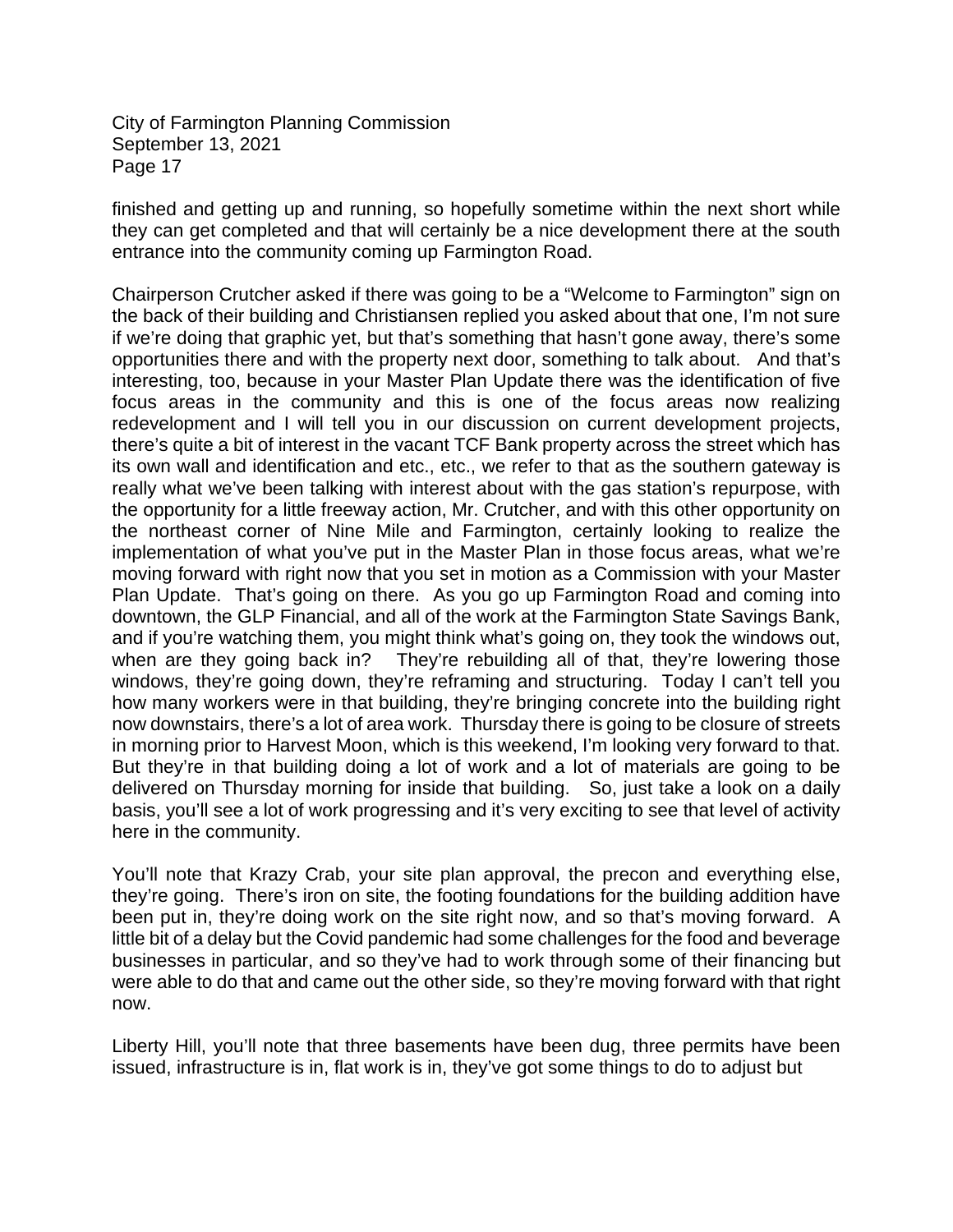they're moving forward as well. And again, the impact on the housing industry, the cost of materials, the cost of lumber, everything else, so they've had to deal with that, too. So, these circumstances all were certainly very impactful on what's going but these redevelopment projects continue to move forward and we're really pleased for that.

The Maxfield Training Center is moving forward. There was a meeting last week with the developer, Robertson Brothers Homes, City management, City administration, and the purchase agreement has been executed and we are now working with them in due diligence and assume we will be moving down the pathway of development process which will be a PUD process which is going to engage the various boards and commission in the City that are going to be part of the process which will involve the Downtown Development Authority, the Downtown Development Design Committee, the Planning Commission, the City Council, and the Brownfield Redevelopment Authority, and so that is moving forward right now, the schedule has been laid out, we're kind of working on dates right now but you can anticipate between now and probably early, mid Spring that the Planning Commission will be engaged in various elements of the development review and approval process including the PUD process with various types of meetings. So, that's very, very exciting to move forward with that and we'll keep you updated there.

Other than that you see a few vacancies and some new tenants and then there are a few more vacancies, circumstances being what they are but we're trying to work with the property owners and assist them as much as possible, so it's a very busy time, there's a lot going on, there's a lot of improvements to our residential community, a lot of improvements, area modifications improvements, some other things right now, so we're keeping pretty busy with all of that besides of all the redevelopment that is going on as well and all the work that we're doing here. So that's the update right now; any questions?

Perrot said you mentioned the Krazy Crab earlier and that property basically we signed off on that one and gave them the thumbs up quite some time ago and that's one that I get an earful on very regularly because it's ugly. You know we were concerned back during Founder's Festival what that was going to look like, all through summer, you know people are outside and they're paying a little closer attention to things around the downtown because they're tired of being cooped up inside and like I said that's one that people that within the last two months, at least a half a dozen residents have asked me what on earth is going on behind the ugly green fence. And now this week the backhoe arrived and it looked like they were doing some digging, so it's good to hear but it's one thing to drop a piece of equipment there to appease the City for a little while.

Christiansen replied they didn't necessarily drop the equipment as a delay, they set it there because there's a cost to all of that, they started moving. It just took them more time than I think they planned originally due to all of the circumstances. Last year was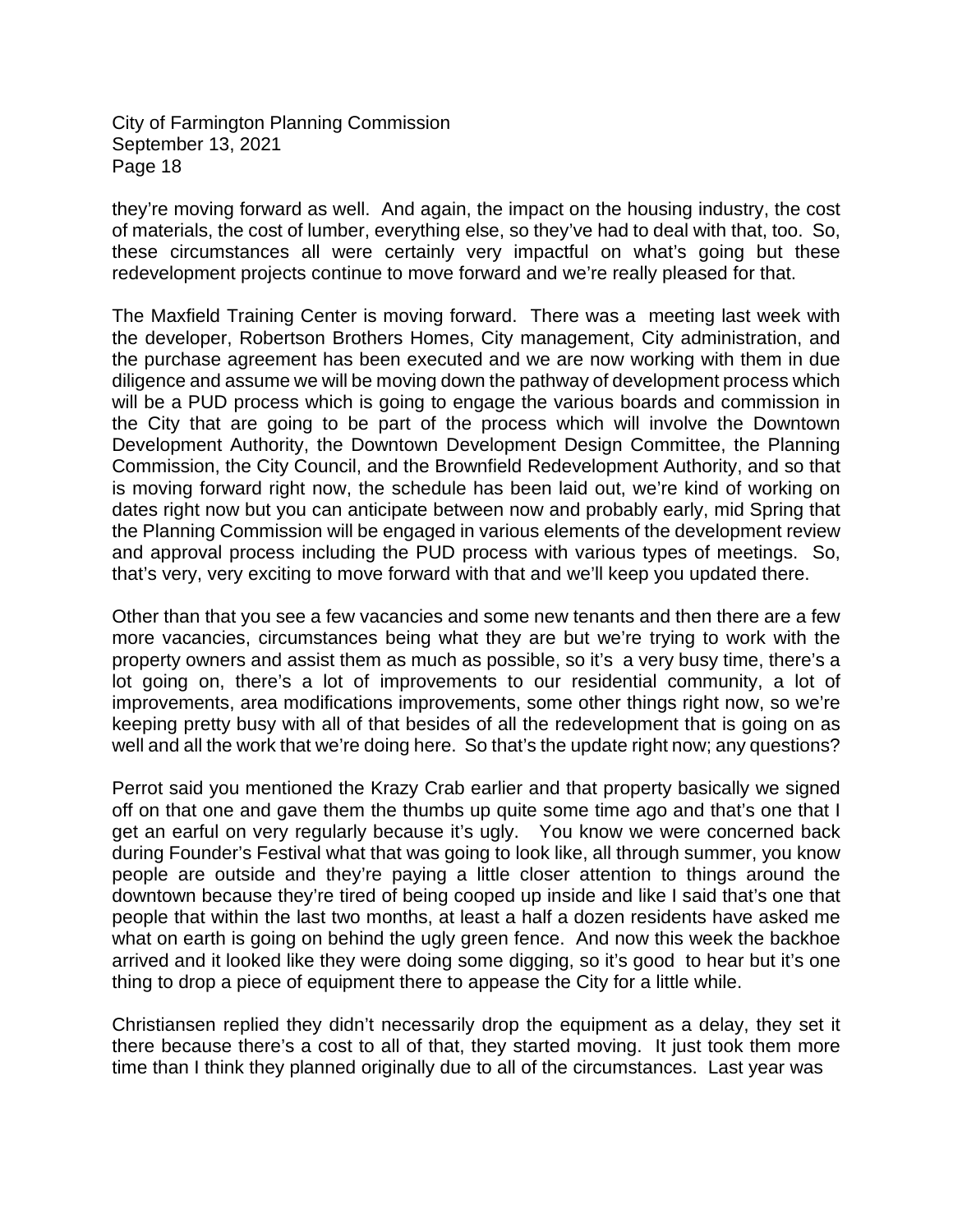not kind at all to the food and beverage industry and they had some challenges with financing but they've been worked through like I said. Your concerns and probably those expressed to you are the same thing we get, too. Some projects are able to move forward fairly expeditiously; other projects take the time that they do and you know it would be nice to have everything done as soon as it's approved but it doesn't always work that way. The challenge for us is making sure it doesn't fall apart and that it also doesn't create any sort of concern as far as public health and welfare, so that's a challenge in itself, but yes, very glad to see them move forward, it just took a longer time than we anticipated.

Perrot said with all the talk of the Master Plan tonight and like we do every year, that disclosed a few opportunities that we've had to just expand the downtown which has been a huge part of the Master Plan all along. So, it's like we want to do what we can as a city to say get going, get going.

Christiansen said it will be interesting because the downtown and everything about it and its long range planning, the Downtown Master Plan, the City Master Plan, the Vision, the goals, you see the redevelopment going on in is one piece of it. Next year is the Farmington Road Streetscape Project and that's going to be very significant to the downtown. And then anything and everything that comes from that, with all of those properties along Farmington Road and an interest in upgrade and redevelopment. So, it's a constant give and take and it's a constant ebb and flow with the changes that happen. Sometimes they happen quickly but other times they don't so much. I would say we just have to stay the course and focus on the plans and if the plans are the one we want, we affirm that and continue to move forward, we certainly have done that. I will tell you there is probably as much or more activity now that I've seen here in Farmington in all locations, in downtown and not downtown, in quite a period of time and that's good to know because we have a lot of interest here in the community, various elements of it, for a variety of different reasons and that's really a great thing. Anyway that's the update and I don't know if there are any questions on other projects or the status of things.

# **PUBLIC COMMENT**

Brianna Marble, a student at Wayne State going for her Master's in urban planning, stated she is moving to Farmington October  $1<sup>st</sup>$  and she stopped in the meeting to familiarize herself with her new community.

# **PLANNING COMMISSION COMMENT**

Commissioner Mantey inquired about the parking along Grand River that ends at Mayfield and asked if the last spot for that parking could be identified as "compact car" parking only to prevent possible accidents as she was almost T-boned there.